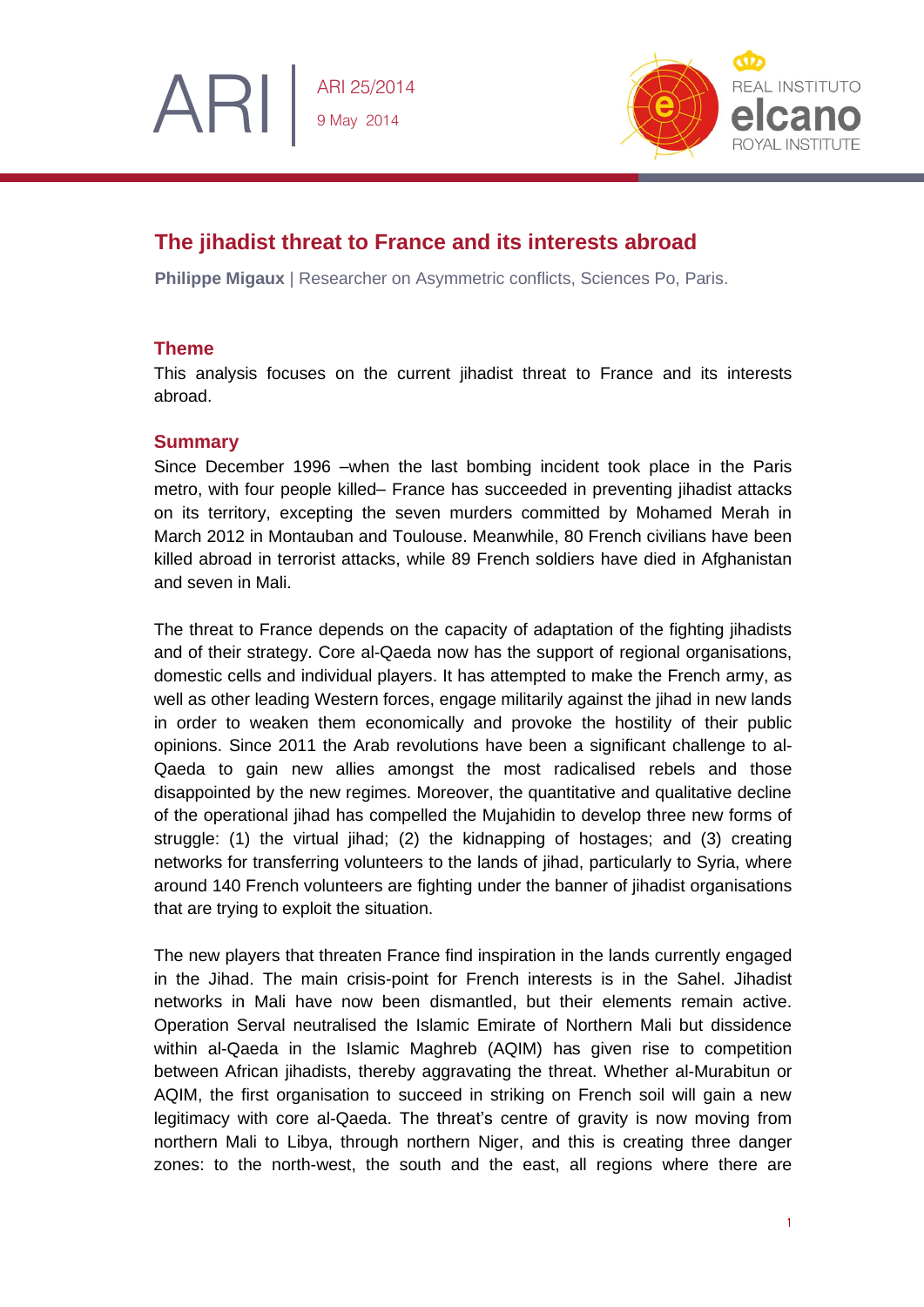sizeable French communities. French territory is also being targeted for possible action by lone wolves, domestic cells or from abroad by al-Qaeda-linked organisations. In any case, the contacts between militants engaged in other lands of jihad, especially in Syria and Somalia, will reinforce the threats in the future.

#### **Analysis**

There are six main reasons why al-Qaeda's networks place France at the forefront of its enemies: its history, from the Crusades to colonisation; its military presence in Muslim countries –such as Senegal, Djibouti, Afghanistan and Mali– that justify a defensive jihad; its support for 'apostate regimes' in Algeria, Mauritania, Mali and Niger; the creation of Muslim representative structures in France, particularly the founding of the Consultative Council of Muslims of France in 2006; and the French tradition of secularism, symbolised by the law banning the wearing of the niqab in public spaces in 2010. But perhaps the main reason is revenge against French repression: between 1993 and the present day 1,500 jihadists have been arrested and around 200 of them are still in prison.

Since December of 1996 –when the last bombing incident took place in the Paris metro, with four people killed– France has succeeded in preventing jihadist attacks on its territory, excepting the seven murders committed by Mohamed Merah in March 2012 in Montauban and Toulouse. Meanwhile, 80 French civilians have been killed abroad in terrorist attacks, while 89 French soldiers have died in Afghanistan and seven in Mali.

#### *The sources of the threat: how current fighting jihadist strategies affect France*

Al-Qaeda has a strong fighting strategy with an excellent capacity for adaptability. Its development can be summarised in five steps:

- (1) In June 2001 the Egyptian Ayman al-Zawahiri, then al-Qaeda's numberthree, wrote *The Knights under the Prophet's Banner: Meditations about Jihad*. Four months before 9/11 he asked for three changes in strategy: (a) the priority in the struggle was to be no more the 'close enemy' (the apostate regimes in Muslim countries, that were to be overthrown by the jihad) but the 'far enemy' (the Western countries whose economic, diplomatic or military support prevented the jihad from winning); (b) regional organisations were to be created to support al-Qaeda's jihad on a local basis; and (3) three new forms of action were to be employed in future terrorist attacks in order to gain psychological results rather than material destruction, to hit economic targets –which are the pillars of Western society and its 'Muslim slaves'– and to resort to suicide attacks, because they always hit a target, even if it is not the chosen one, and to call for martyrdom to attract new volunteers.
- (2) In March 2005 the Egyptian Seif al-Adel, then al-Qaeda's deputy chief of operations, wrote *Al-Qaeda Strategy up to 2025*. He proposed attracting Western armies to the lands newly engaged in jihad in order to weaken the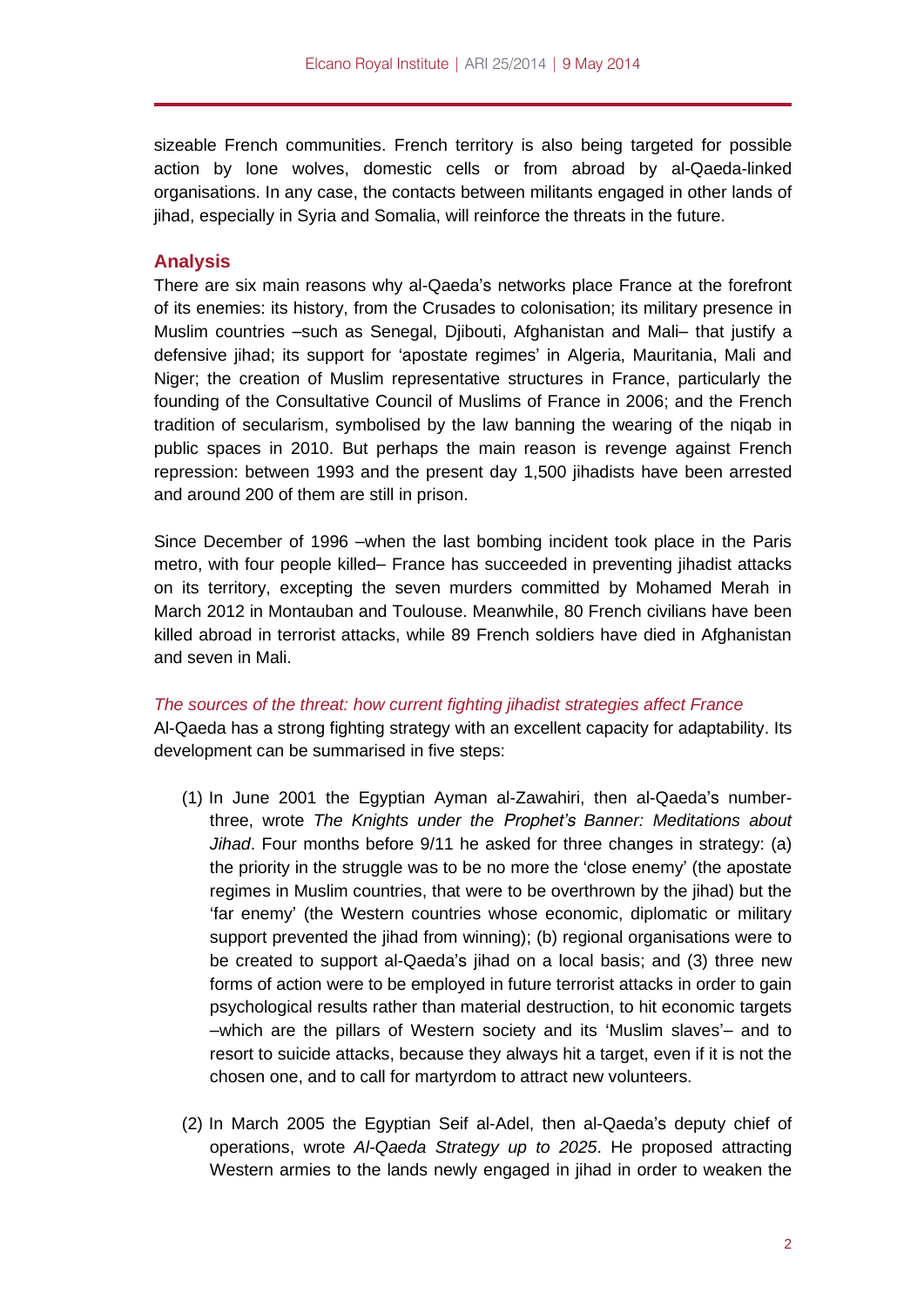Western countries economically and to provoke the hostility of their public opinions. The idea was relatively effective: according to the US Congress, in January of 2013 the cost of the war in Iraq for the US was US\$750 billion, while certain US NGOs point out that if the reimbursement of loans and pensions to veterans are included, the real cost by 2025 would be US\$6.500 billion.

- (3) In May 2006 the Syrian Abou Moussab, a close follower of Osama bin Laden, wrote *The Call to Global Islamic Resistance*. He believed that mujahidin could be identified by the Security Services through their contacts with regional organisations. Thus, he advised jihadist sympathisers to create 'domestic cells' on a local basis and to gain access to jihad techniques from Internet websites. The problem was that at that time such websites were usually in Arabic, while many sympathisers living in Western countries – whether sons of immigration or converts– did not speak the language.
- (4) In March 2010 the Yemeni-American Anwar al-Awlaki provided a solution to the problem by creating *Inspire*, an on-line magazine written in English and divided into two parts: an apologia of martyrdom and a guide to terrorist techniques. At the same time, he considered that local militants could even be detected by contacts within their own domestic cells and advised them to prepare 'lone-wolf' terrorist attacks.
- (5) In January 2011 the international community failed to anticipate the Arab revolutions, but they were an even bigger challenge to al-Qaeda, which had been unable to overthrow any regime in a Muslim country in 30 years of jihad, while unarmed crowds had at last succeeded to put an end to dictatorships after months of demonstrations. The first al-Qaeda leader to react was the Emir of AQIM, Abdelmalek Droukhdal. During the Tunisian revolution he sent instructions to his troops to gain the sympathy of the rebels by supporting them, without publicising the jihadist cause. His aim was to exploit the Arab revolutions in order to make allies of the most radicalised rebels and then with the people disappointed by the new regimes. The strategy was effective because Abdelmalek Droukhdal gained new sympathisers among Salafi militants, forging strong links in Tunisia and Libya with new Salafist groups under the common name of Ansar al-Sharia (The Partisans of Islamic Law).

### *New forms of action*

Nevertheless, the quantitative and qualitative decline of the operational jihad has forced al-Qaeda to develop three new forms of action: (1) the virtual jihad; (2) the kidnapping of hostages; and (3) creating networks for transferring volunteers to the lands of jihad.

The development of virtual jihad has five goals: to attract and recruit new volunteers;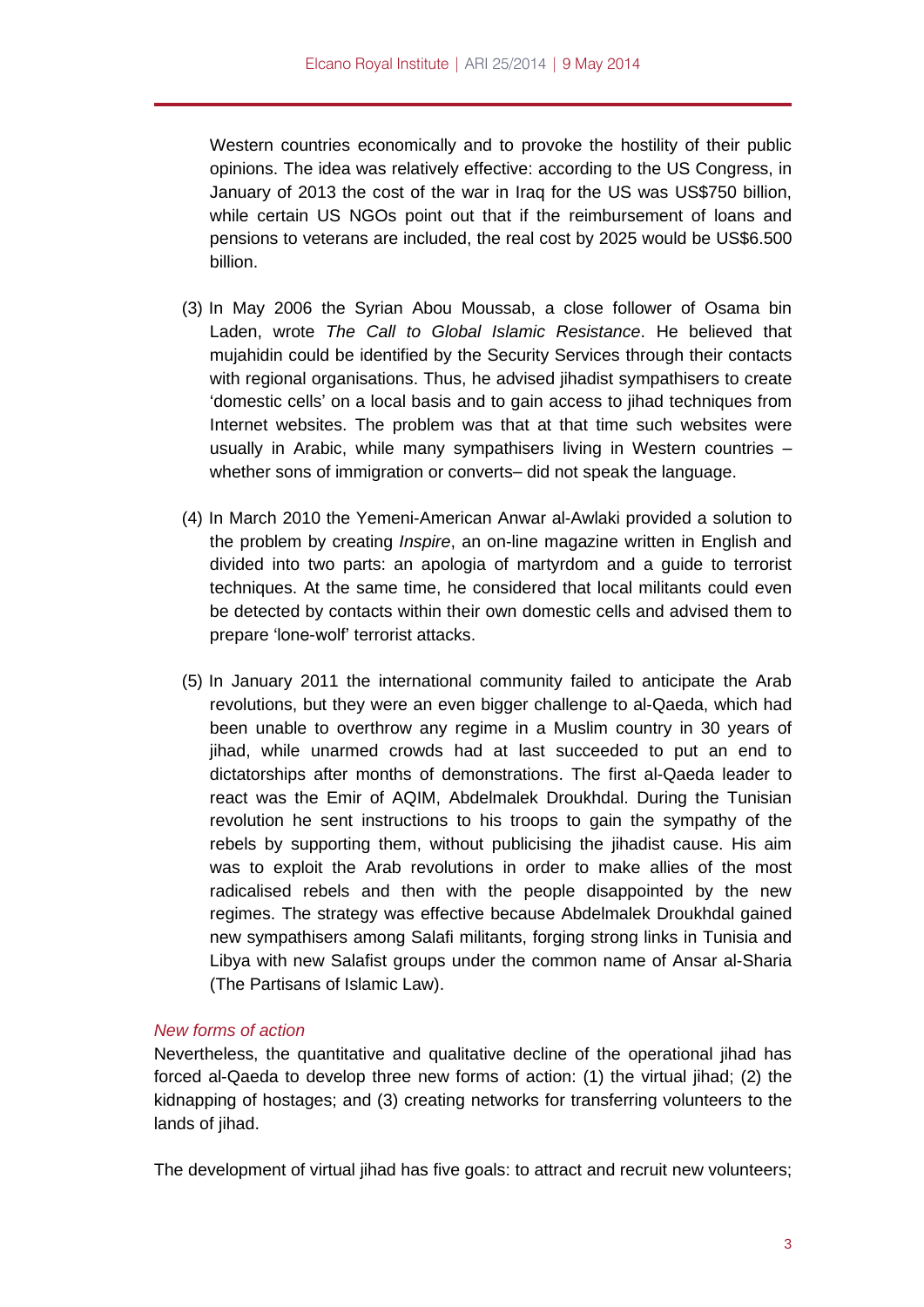providing them with ideological and military training (secrecy and combat tactics); to provide safe communications (with the members of jihadist cells using the same email address, where messages are left as drafts, having access to cryptographic methods and being able to chat in the website discussion forums); to help them prepare operations, as most jihadist attack films begin with the use of Google Earth; and to frighten the enemy by the use of threatening communiqués, hostage declarations, and bomb attack and hostage execution videos.

Today, there are jihadist websites in most Western languages, including French. The administrator of the French website *Ansar al-Haqq* (The Partisans of Truth), a French convert named Romain Letellier, alias Abou Sayad al-Normandy, was arrested on 19 September 2013. His main activity was to translate the on-line English-language magazine *Inspire*. Jihadist militants in France are increasingly using social networks, particularly Facebook and Twitter.

The kidnapping of hostages has six goals: to finance terrorist activities with the ransoms obtained; to gain the release of jihadist prisoners; to maintain a high threat level; to protect terrorist groups with human shields; to create sanctuaries in the lands of jihad; and to maintain regular media coverage. At the beginning of 2013 there were 19 French hostages in the hands of jihadist groups (eight in Mali, eight in Nigeria, one in Somalia and two in Afghanistan). There are seven today (two in Mali, one in Nigeria and four in Syria).

The multiplication of networks for transferring volunteers to the lands of jihad also has five purposes: to recruit new volunteers to support local jihads; to send them to the lands of jihad in order for them to gain fighting experience; to build operational groups once they are back in their own countries; to perpetrate criminal acts (including credit-card fraud and small-scale armed robbery) for financing group activities; and to prepare terrorist activities in their country or abroad. The first network dismantled in France dispatched French citizens with Moroccan roots to Afghanistan in 1993. After training they travelled to Marrakech where they committed an armed robbery at the Atlas Hotel on 30 August 1994, killing two tourists and a cashier, all in the cause of jihad.

At present the main lands of jihad for French mujahidin include Syria, Mali, Somalia and Yemen. In Syria there are 140 French volunteers fighting with jihadist organisations that are trying to exploit the rebellion for their own purposes, such as Jahbat al-Nusra and the Islamic State in Iraq and the Levant. Nine of them had been killed within one year. In Mali three volunteers were arrested before reaching the north of the country, while three more were killed and two captured during combat operations. In Somalia, a dozen volunteers are still in training at al-Shabaab camps. In Yemen, 80 French citizens are studying at fundamentalist madrasas, five were killed in the local jihad and others wanted to move on to fight in Mali. In Afghanistan and Pakistan there are currently less than a dozen French volunteers, mostly in Pakistan's tribal zones.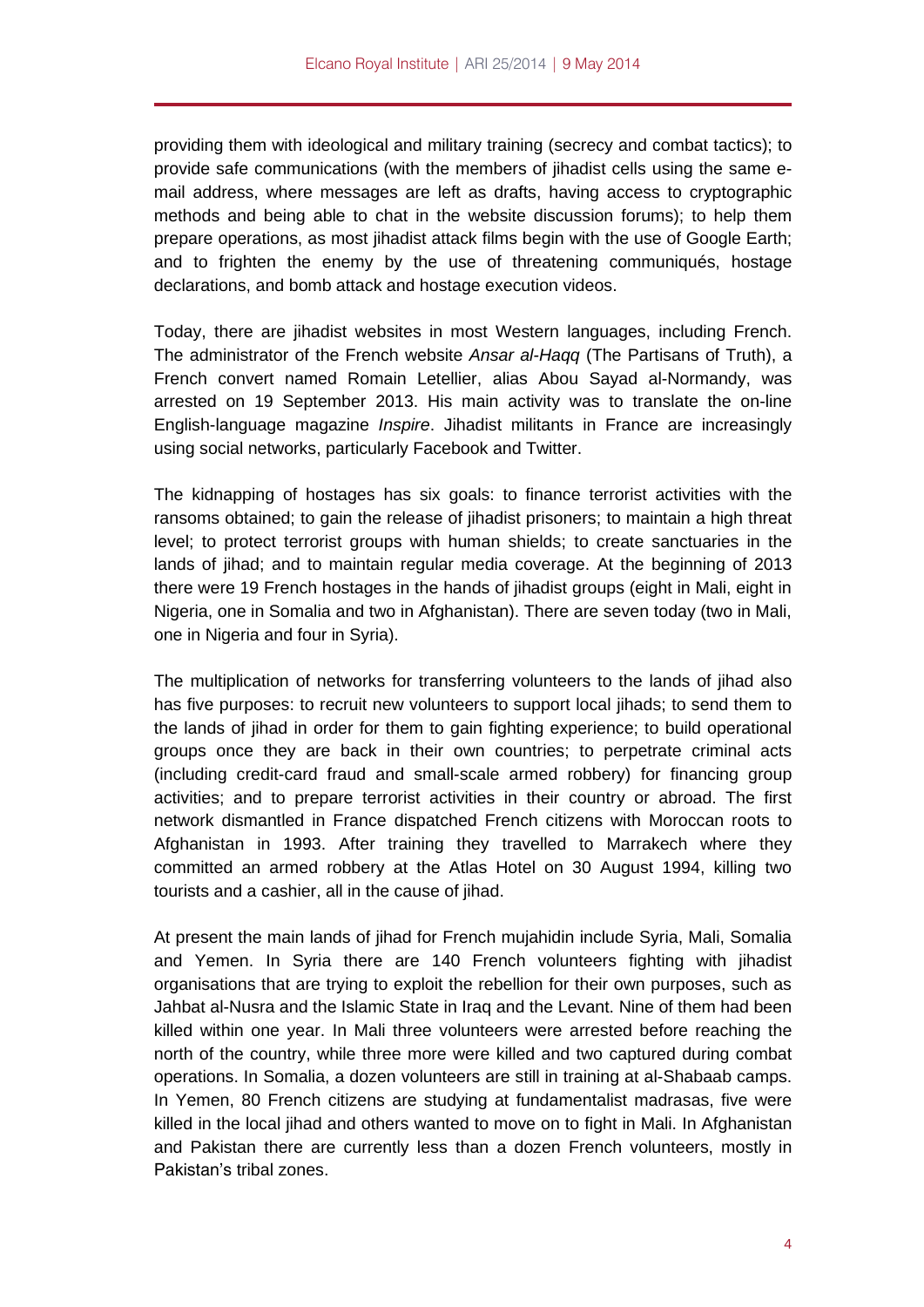Those currently posing a threat to France have been inspired by events in the new lands of jihad. The main crisis-point for French interests is in the Sahel, as shown by the following examples. Abdelmalek Droukhdal tried to manipulate the Tuareg rebellion before the insurrection of January 2012 but failed to take advantage of the National Movement of Azawad Liberation. He therefore supported a maverick but charismatic Tuareg, Iyad Ag Ghali, who had created his own group, *Ansar Eddine* (The Partisans of Faith). By financing *Ansar Eddine*, providing it with troops and organising its propaganda, AQIM used it as a front for the Islamic Emirate in Northern Mali.

But Abdelmalek Droukhdal was cautious and ordered Ansar Eddine and its own four 'brigades' or *kataeb*, to exercise moderation and discretion in order to gain the support of local populations and to allow the new Emirate to grow, step by step. However, the instructions were not followed.

Ansar Eddine fought against the National Movement of Azawad Liberation, destroyed some of the mausoleums in Timbuktu and forced the local people to adopt a Salafist lifestyle. Even worse, it decided to pursue its conquest of southern Mali, dispatching 800 mujahidin on 10 January 2013 towards Mopti. But its ambitions were dashed when France reacted immediately to the threat at the request of the Malian authorities and in application of UN resolution 2085.

Meanwhile, the rivalry between the four AQIM-south *kataeb* persisted. In June 2011 part of Mokhtar Belmokhtar's *katiba* broke away and created the Movement for Unity and Jihad in Western Africa (MUJWA). In September 2012 Mokhtar Belmokhtar was expelled from AQIM for misconduct.

Today, the jihadist networks in Mali have been disrupted but elements of them remain active. Operation Serval neutralised the Islamic Emirate of Northern Mali. The main losses have been registered by the three remaining *kataeb* of AQIM South, which have been reduced to around 250 mujahidin to the north of Timbuktu. Mokhtar Belmokhtar and MUJWA take good care to avoid fighting against French troops. On 23 August they merged into a new organisation, al-Murabitun (AM), which currently has around 300 mujahidin, deployed in three *kataeb* that operate from Gao to southern Libya.

## *Internal dissidence heightens the threat*

Dissidence within AQIM has given rise to greater competition between the different jihadist groups and this heightens their threat potential. AM has money because part of its members are involved in drug trafficking. Its aim is to build a new regional organisation to cover the area from the Atlantic Ocean to the Nile, linking itself directly to core al-Qaeda in order to carry out its jihad throughout North Africa. The new organisation engaged in its most important operations in 2013, giving it the capacity to attract further volunteers. In Algeria it took hostages at In-Anemas on 16 January, in Niger it launched suicide bombings at the Agadez barracks and against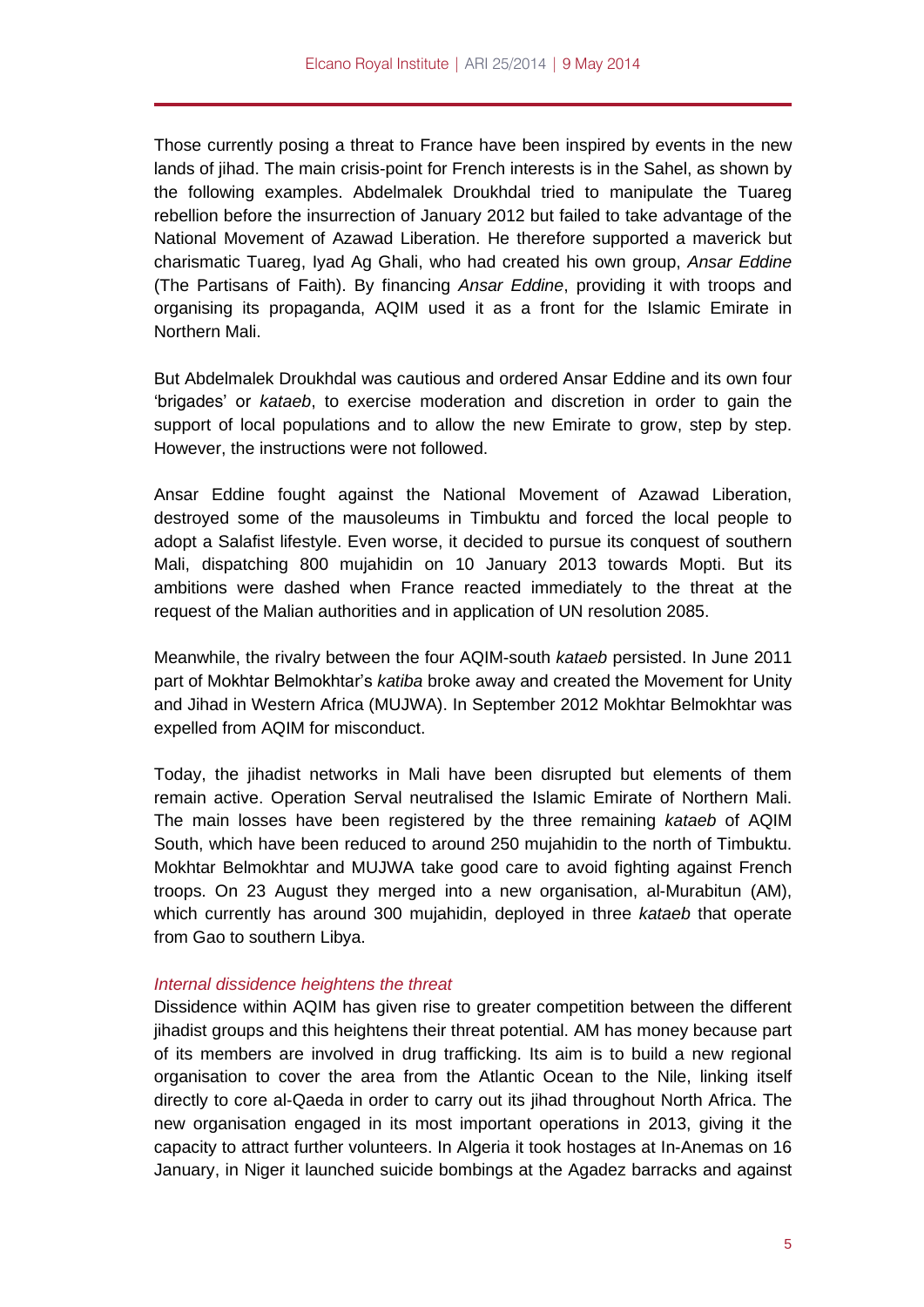the French company Areva in Arlit on 23 May and it attacked Niamey prison on 1 June. AM has strong contacts in Tunisia, Libya and Sudan, but also in Egypt, with a new al-Qaeda group, the Partisans of the Holy House (a reference to Jerusalem). The latter is mainly active in the Sinai, but its militants have carried out some highlypublicised operations in the north, such as their attempt to assassinate the Minister of the Interior in Cairo on 5 September 2013. AM also has strong links with Boko Haram in Nigeria, which Abdelmalek Droukhdal blamed for committing random attacks, with much collateral damage to Muslim populations. A French priest, George Vandenbeusch, was kidnapped by Boko Haram in northern Cameroon on 14 November 2013, while AM itself holds a French hostage, Alberto Rodríguez Leal, kidnapped in Mali in November 2012.

AQIM's militants are still being neutralised in Algeria, and the group needs money. It wants to create a new regional organisation in Maghreb, linked with the Tunisian and Libyan al-Ansar al-Charia. At the same time, it is trying to reorganise its three *kataeb* in Mali to maintain a presence in the south. To prove that it retains its capacity for action, from time to time it perpetrates suicide operation in the Timbuktu area, similar to its attack of 29, which resulted in the death of four civilians). With the same aim in mind, it also kidnapped and killed two French journalists, Ghislaine Dupont and Claude Verlon, at Kidal on 2 November 2013. AQIM has links in Nigeria with a radical offshoot of Boko Haram, Ansaru, which largely targets western citizens. AQIM still retains a single hostage, Serge Lazarevic, who was kidnapped in Mali in November 2011.

This competition between different factions and groups presents a new challenge to Europe. When the Salafi Group for Preaching and Combat, AQIM's predecessor, was incorporated to al-Qaeda on 11 September 2006 it was given two missions: (1) to spread jihadist ideology from its bases in Algeria and Mali to the west and the south, which it accomplished; and (2) to target Europe, particularly France, which was described as 'The mother of all illnesses'. As a result, the organisation that finally succeeds in being the first to stage an attack on French soil will gain a high degree of legitimacy with core al-Qaeda.

#### *A moving centre of gravity*

The threat's centre of gravity is moving from northern Mali towards Libya, through northern Niger, thus giving rise to three new danger zones. Towards the north-west it is Tunisia that is being targeted. Two representatives of opposition movements have been murdered over the past six months and large stocks of weapons have been discovered by the security forces. On 30 October 2013 two suicide bomb attacks failed in the tourist regions of Sousse and Monastir and since June 2013 the Tunisian army has been trying to dismantle a jihadist group on Mount Chaambi, linked to AQIM across the Algerian border. This connection suggests the possibility of further attacks in southern Algeria against Western companies' oil interests.

To the south, Mali will offer new targets with the arrival of European NGOs and private companies for development purposes. Niger is under a dual threat: from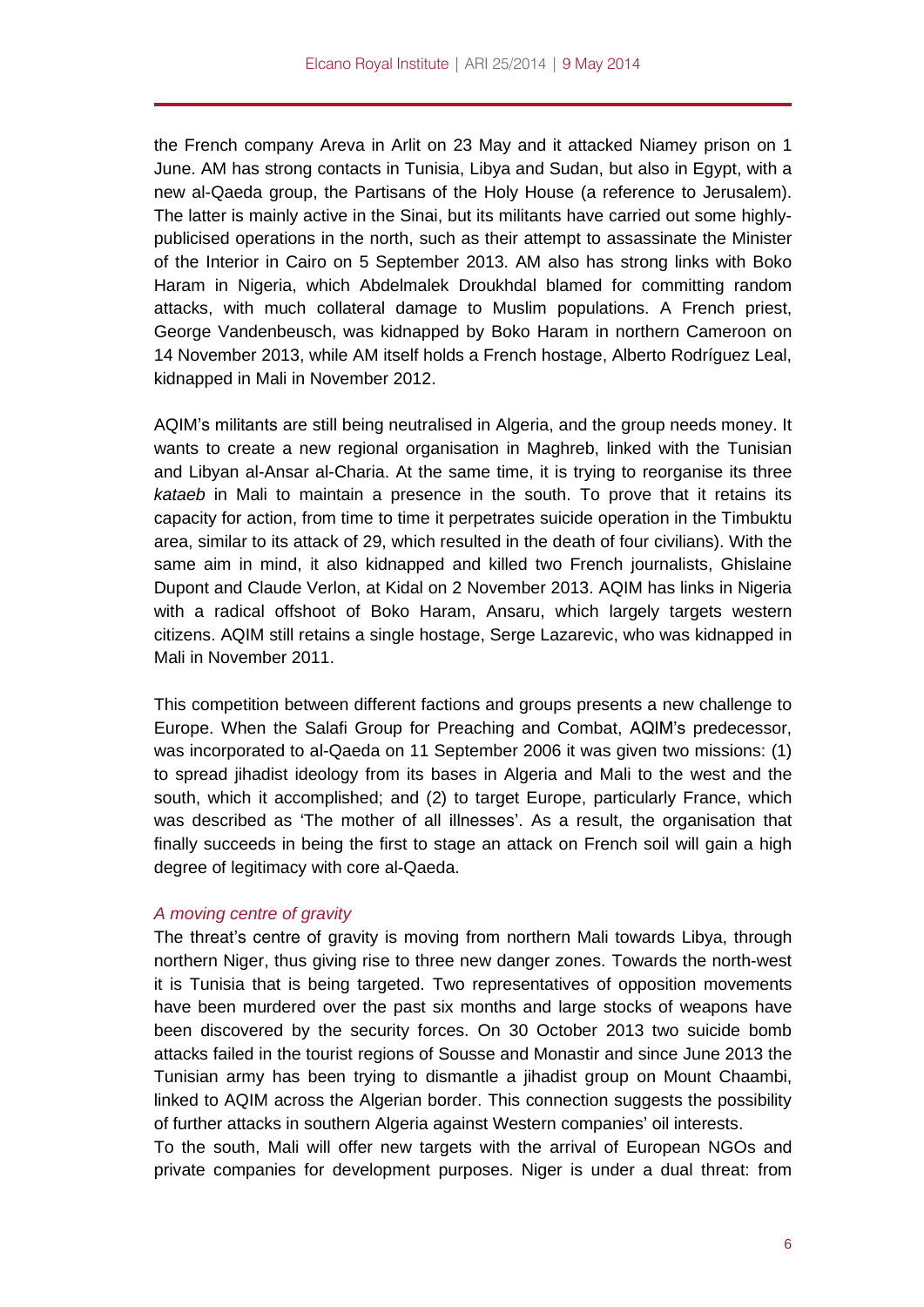AQIM and AM in the north and from Boko Haram and Ansaru in the south. There is also the risk of attacks, mainly for publicity, in Mauritania, Chad, Burkina Faso, Cameroon, Senegal and the Ivory Coast, where there are large groups of French residents. Boko Haram and Ansaru constitute a long-term threat for Nigeria.

To the east, links in the Sudan and Egypt will allow AM to gain a new physical proximity to al-Shebaab in Somalia, which wants to stir up a new regional jihad in East Africa. Somalia is the physical link between Africa, where jihad is on the rise, and the Middle East, where jihad is reviving as a result of the Syrian crisis. Somalia is also a major location for volunteer training camps, run by al-Shebaab, that among others cater to 400 individuals of the Somali diaspora resident in Europe and the US, who have additionally brought 200 Western converts.

All these circumstances heighten the threat level for France and its interests abroad, increasing the risk for French citizens and interests in all these regions of Africa, where the main type of operations could be targeted assassinations, bomb attacks and hostage taking.

### *Targeting French territory*

However, there is also a direct threat to French territory, whether by lone wolves, home-grown groups or groups from abroad. As an instance of an attack by a lone wolf, in June 2012 the French national Braham Bahrir travelled to Brussels and stabbed three policemen in the metro in revenge for the banning of the Salafi organisation Sharia@Belgium. There is also a real possibility of a lone wolf acting against France from a neighbouring country. In May 2013 the French convert Alexandre Dhaussy stabbed a member of the armed forces in a shopping centre close to Paris, in what appears to be an attempt to emulate the murder of a British soldier in London by two British citizens of Nigerian origin.

As for home-grown groups, on 7 September 2012 a grenade was launched against a Jewish grocery in Sarcelles (near Paris). The perpetrators were mainly converted French West Indians and were arrested a month later, before they managed to commit any further terrorist attacks against Jewish targets. On 2 March 2013 three petty delinquents were arrested in Martigues (southern France) while they were preparing an explosive device. They planned to perpetrate a car bomb attack for the first anniversary of the death of Mohammed Merah. On 30 March 2013 17 members of a fundamentalist association, *Forsane Alisa* (The Knights of Pride), were arrested. The group itself had been banned a year previously for inciting to terrorism, after which its members had bought AK47s and were preparing to kidnap a judge in Lyon. On 4 September 2013 five jihadist militants who wanted to join Jahbat al-Nusra were arrested after an armed robbery at a McDonald's fast-food restaurant. The proceeds were to be used to finance travelling to Syria.

In relation to jihadist groups from abroad, it should be noted that all the various al-Qaeda organisations have announced their intention of seeking revenge for their